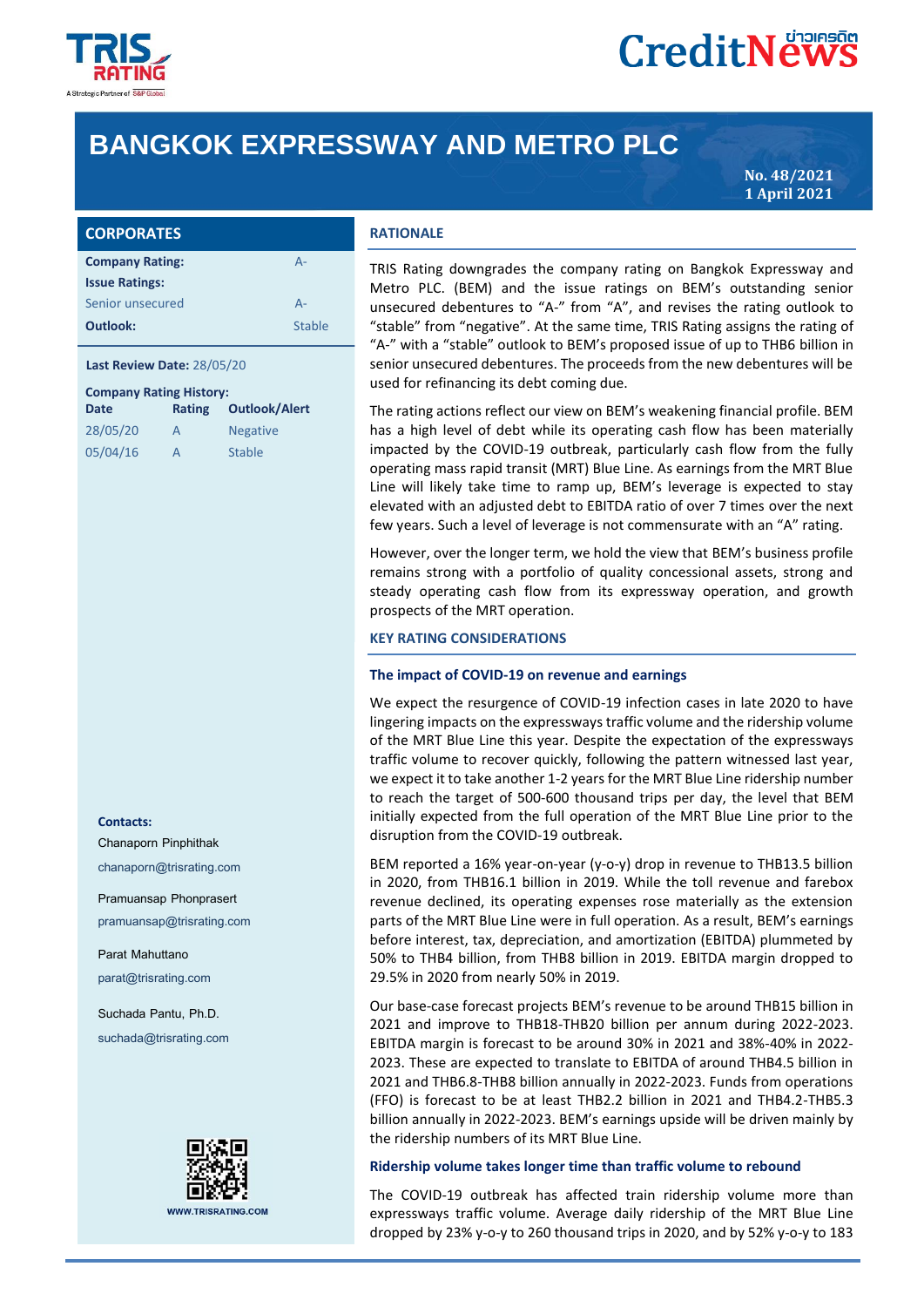

 $\overline{a}$ 

# CreditNe

thousand trips in the first two months of 2021. Daily revenue also declined by the same magnitude. Our baseline forecast projects the average daily ridership of the MRT Blue Line to be around 300 thousand trips in 2021 as the pandemic situation is still far from settling and travel restrictions are likely to remain in place until late 2021. We forecast that ridership will improve materially to an average of 450-550 thousand trips per day in 2022-2023 when vaccines have been widely distributed, and daily activities and tourism resume to pre-COVID levels.

The expressways traffic volume has been less affected by the resurgence of COVID-19 cases. Daily traffic volume in the first two months of 2021 declined 26% y-o-y, averaging 0.89 million trips per day. Our base-case forecast assumes an average daily traffic volume of 1.14-1.2 million trips per day in 2021-2022, before returning to the normal level of over 1.2 million trips per day in 2023.

### **Leverage to stay elevated**

We expect BEM's leverage will stay elevated over the next few years. BEM's adjusted debts peaked at around THB59.5 billion in 2020 following the completion of the MRT Blue Line extension. The adjusted debts exclude THB8.6 billion debt of MRT Purple Line since this debt is backed by an agreement with the Mass Rapid Transit Authority of Thailand (MRTA) which stipulates that the debt will be paid back by MRTA in 10 years. With the sharp decline in earnings, BEM's adjusted debt to EBITDA ratio spiked to 14.9 times in 2020, compared to 7 times in 2019. The adjusted ratio of FFO to debt was 2.8% in 2020, compared to 8% in 2019.

We project the company's capital spending to be around THB3 billion in 2021 and THB0.4-THB0.6 billion annually in 2022- 2023, with its adjusted debt to EBITDA ratio to stay elevated over 10 times during 2021 before improving to around 8-9.5 times in 2022-2023. The adjusted ratio of FFO to debt is projected to be 3%-4% in 2021 and improve to 6%-8% during 2022- 2023.

The leverage ratio could further rise if BEM needs to invest in the MRT Orange Line or Double Deck Expressway. At the "A-" rating, BEM has some headroom for temporary spikes in the leverage ratio. However, in the longer horizon, the company should maintain the ratio of adjusted debt to EBITDA at around 10 times.

# **Liquidity to be manageable**

We expect BEM's liquidity to be manageable over the next 12 months, considering its sources and uses of funds. The primary funding needs are scheduled debt repayments of approximately THB9.9 billion, capital spending of around THB3 billion, and dividend payments of THB1.5 billion. Primary sources of funds are FFO of at least THB2.2 billion, plus cash and cash equivalents of THB1.6 billion at the end of 2020, and THB6 billion from issuance of debentures. BEM will need to refinance some of its debts. Considering its presence in the capital market and relationships with banks, we believe that BEM should have no problems refinancing its debts. In addition, BEM has some financial flexibility from its significant equity investments in TTW PLC and CK Power PLC. The combined market value of these two investments was THB15.9 billion as of 26 March 2021.

# **Strong business profile**

BEM has a strong business profile. Its main lines of business in expressways and mass transit operation are protected by high barriers to entry. There are only a few operators in Thailand that have the capability and the required capital to bid for the construction and operation of expressways or rail mass transit.

BEM's solid business profile is also underpinned by its record of steady and stable earnings in expressways operation, thanks to the strategic location of the Second Stage Expressway (SES) which is connected to the First Stage Expressway (FES). The recent extension of the SES and the Bang Pa-In - Pak Kret Expressway (Sector C+) concessions will help BEM secure steady cash flows in the long term.

BEM is well positioned to capitalize growth opportunities in mass transit operation, given the government policies to promote an integrated mass transit network. As an experienced and well-equipped operator, BEM is in an advantageous position to win future concessions. Furthermore, the strategic advantage of the MRT Blue Line as a circle line, allows it to collect feed-in traffic from other rail mass transit lines.

# **BASE-CASE ASSUMPTIONS**

- Revenue to be THB15 billion in 2021 and improve to THB18-THB20 billion per annum during 2022-2023.
- EBITDA margin is forecast to be around 30% in 2021 and 38%-40% in 2022-2023.
- EBITDA of around THB4.5 billion in 2021 and THB6.8-THB8 billion annually in 2022-2023.
- Capital spending to be THB3 billion in 2021 and about THB0.4-THB0.6 billion annually in 2022-2023.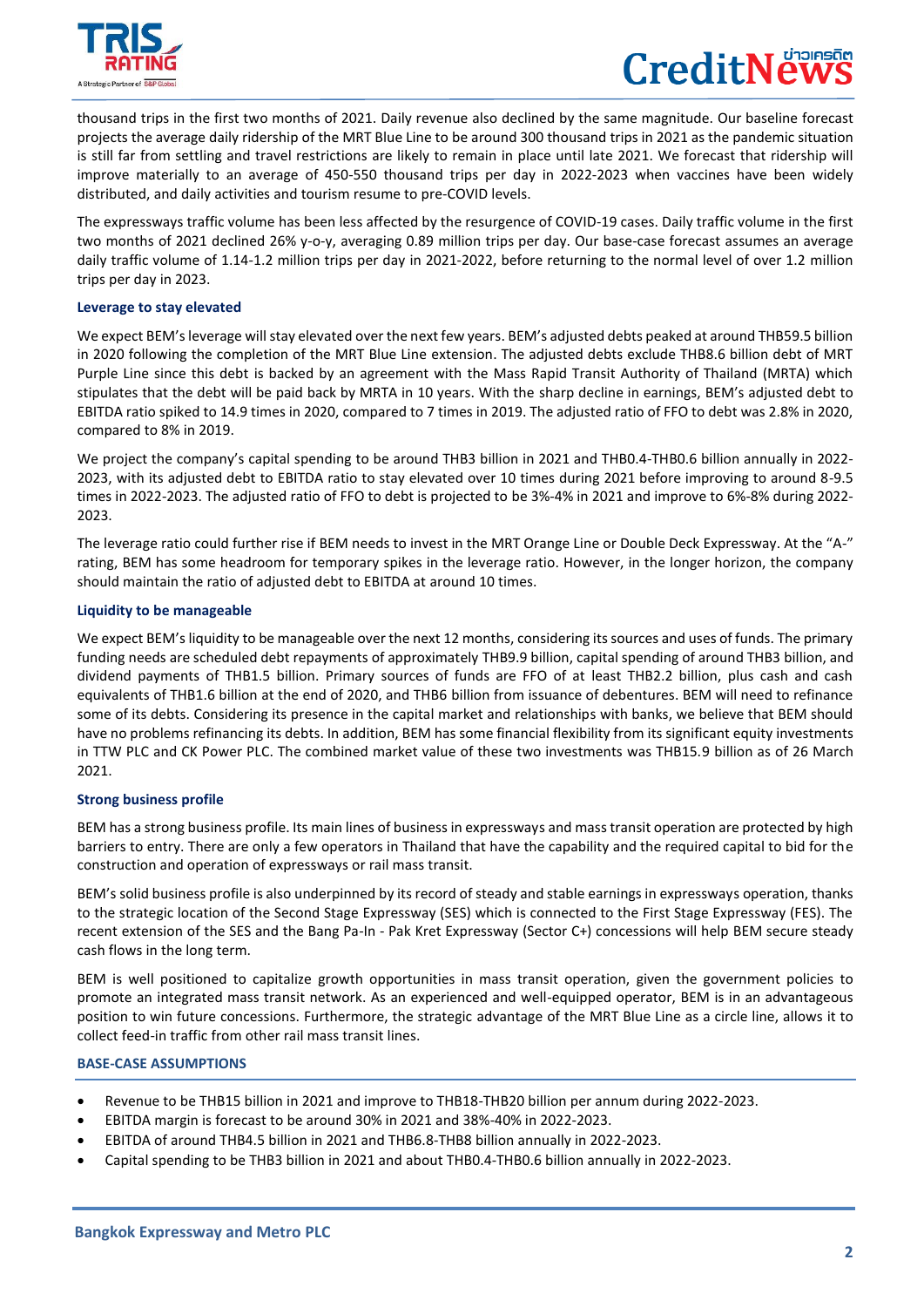

 $\overline{a}$ 

## **RATING OUTLOOK**

The "stable" outlook reflects our expectation that BEM's business profile will remain strong with operating cash flows from both the expressways and the MRT businesses, and the level of debt in accordance with our baseline forecast.

### **RATING SENSITIVITIES**

The rating could be upgraded if BEM's operating performance and financial metrics improve materially such that the adjusted debt to EBITDA stays below 7 times for a sustained period. The ratings could be under downward pressure if BEM's financial metrics further weaken either from prolonged deteriorating operating performance or a sizable debt-funded investment such that its adjusted debt to EBITDA stays considerably above 10 times over a sustained period.

### **COMPANY OVERVIEW**

BEM was established on 30 December 2015 through the amalgamation of Bangkok Expressway PLC (BECL) and Bangkok Metro PLC (BMCL). BEM was listed on the Stock Exchange of Thailand (SET) on 5 January 2016. As of March 2021, BEM's major shareholder was CH. Karnchang PLC (CK) with 31.32% of outstanding shares.

BEM has three main lines of business: constructing and operating expressways, providing mass rapid transit service, and engaging in the commercial development related to its expressway and mass transit networks. In 2020, BEM reported revenue of THB13.5 billion, of which 60% was from the expressway segment, 34% from the mass transit segment, and 6% from the commercial development segment.

BEM built and operates the elevated Si Rat Expressway (the Second Stage Expressway System – or SES), the Udon Ratthaya Expressway (Bang Pa In - Pak Kret Expressway, known as Sector C+), and the Sirat - Outer Ring Road Expressway (SOE). All the expressways are operated under 30-year Build-Transfer-Operate (BTO) concessions awarded by the Expressway Authority of Thailand (EXAT). Due to the contract amendment in February 2020, the concessions for SES Sector A, B, C, D, and Sector C+ have been extended to expire in October 2035, while the concession for SOE will still expire in December 2042.

In March 2017, BEM entered into a new MRT Blue Line concession agreement with the MRTA. The new MRT Blue Line concession covers the MRT Initial Blue Line project (Hua Lamphong - Bang Sue Section) which has been operated since 2004 and the MRT Blue Line Extension project (Hua Lamphong - Bang Khae Section and Bang Sue - Tha Phra Section) which just been fully operated in March 2020. The new concession will end in 2050. The MRT Blue Line concession is on a Public-Private Partnership (PPP) Net Cost agreement basis with BEM holding the rights to collect fare box revenue, undertake commercial development activities, and bear the risk of ridership.

BEM also operates the MRT Chalong Ratchadham Line (Purple Line) under a 30-year concession on a PPP Gross Cost scheme basis. Under this type of basis, the MRTA paid for all the civil works while BEM advanced the investment in the M&E systems and the rolling stock. The MRTA gradually repays the cost of the M&E equipment to BEM in 10 years after BEM delivered and transferred ownership of the M&E equipment to the MRTA. BEM provides operation and maintenance (O&M) services to the MRTA until the concession ends in 2043. In return, BEM receives service revenue on a cost-plus basis. BEM does not take the risk of ridership under the Gross Cost scheme basis.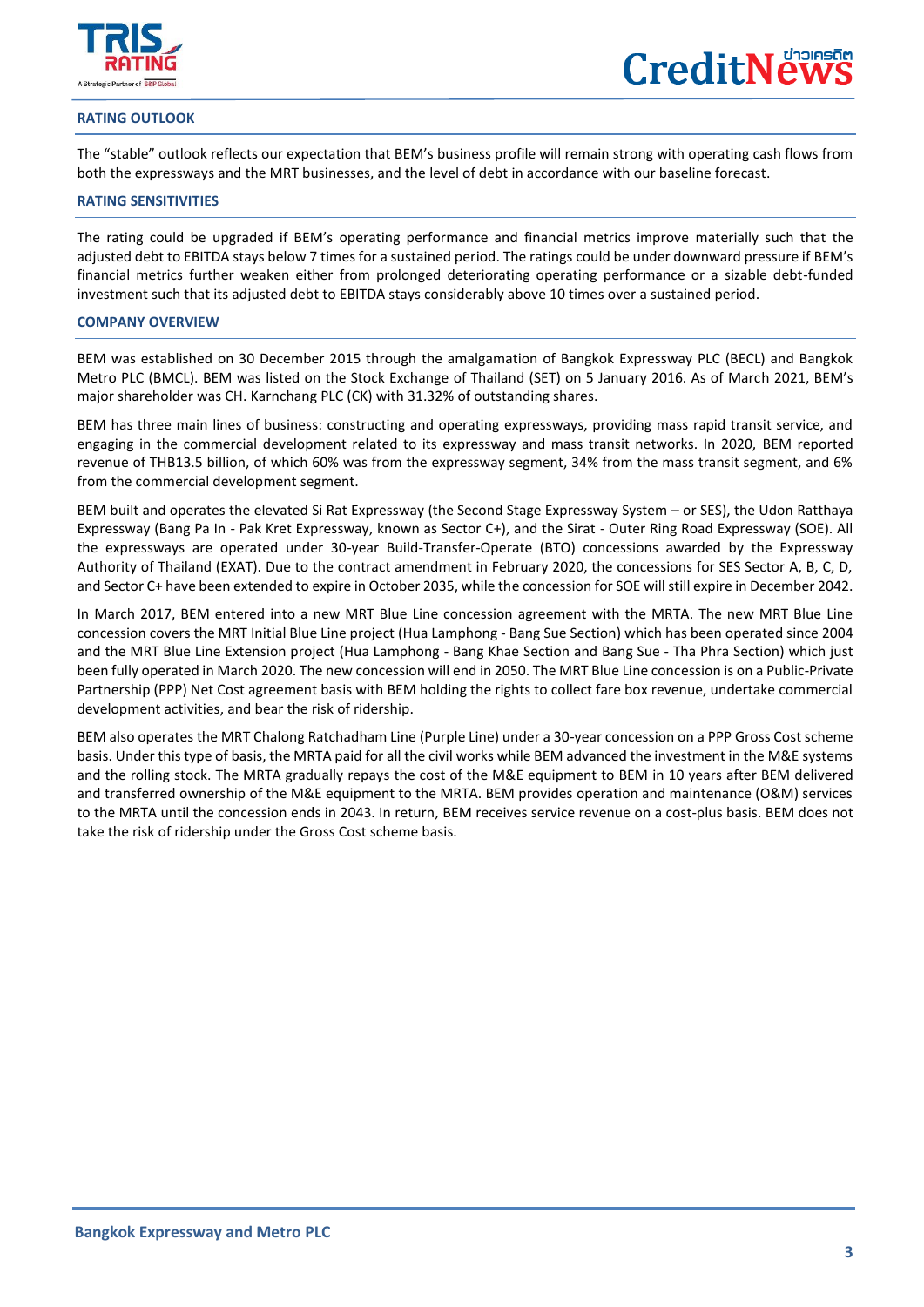

# **KEY OPERATING PERFORMANCE**

 $\overline{a}$ 

|                         |        |        | Table 1: Revenue Breakdown |        |        |        |
|-------------------------|--------|--------|----------------------------|--------|--------|--------|
| Revenue (Unit: Mil THB) | 2015   | 2016   | 2017                       | 2018   | 2019   | 2020   |
| Toll road               | 8,815  | 9,301  | 9,957                      | 10,174 | 10,302 | 8,145  |
| Mass transit            | 2,374  | 3,230  | 4,521                      | 4,736  | 5,022  | 4,520  |
| Commercial development  | 549    | 573    | 675                        | 705    | 783    | 825    |
| <b>Total</b>            | 11,738 | 13,104 | 15,153                     | 15,615 | 16,107 | 13,490 |
|                         |        |        |                            |        |        |        |
| <b>Contribution</b>     | 2015   | 2016   | 2017                       | 2018   | 2019   | 2020   |
| Toll road               | 75%    | 71%    | 66%                        | 65%    | 64%    | 60%    |
| Mass transit            | 20%    | 25%    | 30%                        | 30%    | 31%    | 34%    |
| Commercial development  | 5%     | 4%     | 4%                         | 5%     | 5%     | 6%     |
| <b>Total</b>            | 100%   | 100%   | 100%                       | 100%   | 100%   | 100%   |
|                         |        |        |                            |        |        |        |
| Change                  | 2015   | 2016   | 2017                       | 2018   | 2019   | 2020   |
| Toll road               | 4%     | 6%     | 7%                         | 2%     | 1%     | $-21%$ |
| Mass transit            | 6%     | 36%    | 40%                        | 5%     | 6%     | $-10%$ |
| Commercial development  | 10%    | 4%     | 18%                        | 4%     | 11%    | 5%     |
| Total                   | 4%     | 12%    | 16%                        | 3%     | 3%     | $-16%$ |

 *Source: BEM*







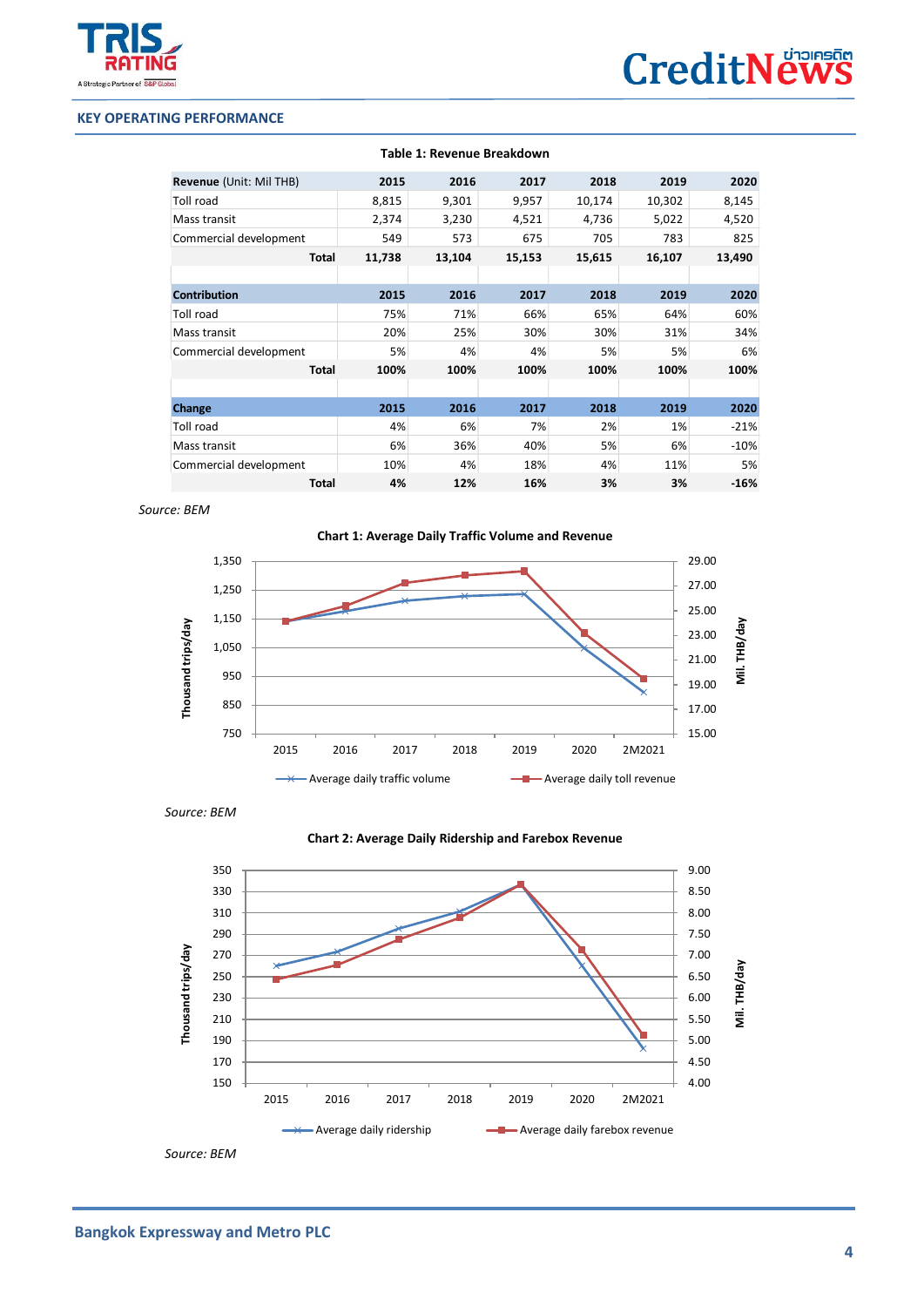

# **FINANCIAL STATISTICS AND KEY FINANCIAL RATIOS**

# *Unit: Mil. THB*

 $\overline{a}$ 

|                                                | --Year Ended 31 December ---------------<br>-------------- |         |         |        |        |
|------------------------------------------------|------------------------------------------------------------|---------|---------|--------|--------|
|                                                | 2020                                                       | 2019    | 2018    | 2017   | 2016   |
| Total operating revenues                       | 13,540                                                     | 16,163  | 15,641  | 15,206 | 13,134 |
| Earnings before interest and taxes (EBIT)      | 2,075                                                      | 3,475   | 3,978   | 4,466  | 3,919  |
| Earnings before interest, taxes, depreciation, | 3,994                                                      | 7,971   | 8,387   | 8,670  | 8,052  |
| and amortization (EBITDA)                      |                                                            |         |         |        |        |
| Funds from operations (FFO)                    | 1,672                                                      | 4,479   | 5,572   | 6,419  | 5,748  |
| Adjusted interest expense                      | 1,940                                                      | 1,738   | 1,625   | 1,556  | 1,740  |
| Capital expenditures                           | 4,089                                                      | 8,018   | 10,484  | 8,265  | 7,086  |
| Total assets                                   | 113,616                                                    | 111,697 | 103,831 | 98,919 | 82,786 |
| Adjusted debt                                  | 59,516                                                     | 55,758  | 51,674  | 48,128 | 46,600 |
| Adjusted equity                                | 38,034                                                     | 38,823  | 35,612  | 31,179 | 29,783 |
| <b>Adjusted Ratios</b>                         |                                                            |         |         |        |        |
| EBITDA margin (%)                              | 29.50                                                      | 49.32   | 53.62   | 57.02  | 61.30  |
| Pretax return on permanent capital (%)         | 2.12                                                       | 3.76    | 4.63    | 5.42   | 5.01   |
| EBITDA interest coverage (times)               | 2.06                                                       | 4.59    | 5.16    | 5.57   | 4.63   |
| Debt to EBITDA (times)                         | 14.90                                                      | 7.00    | 6.16    | 5.55   | 5.79   |
| FFO to debt (%)                                | 2.81                                                       | 8.03    | 10.78   | 13.34  | 12.34  |
| Debt to capitalization (%)                     | 61.01                                                      | 58.95   | 59.20   | 60.69  | 61.01  |

**[RELATED CRITERIA](https://www.trisrating.com/rating-information/rating-criteria/)**

- Rating Methodology – Corporate, 26 July 2019

- Key Financial Ratios and Adjustments, 5 September 2018